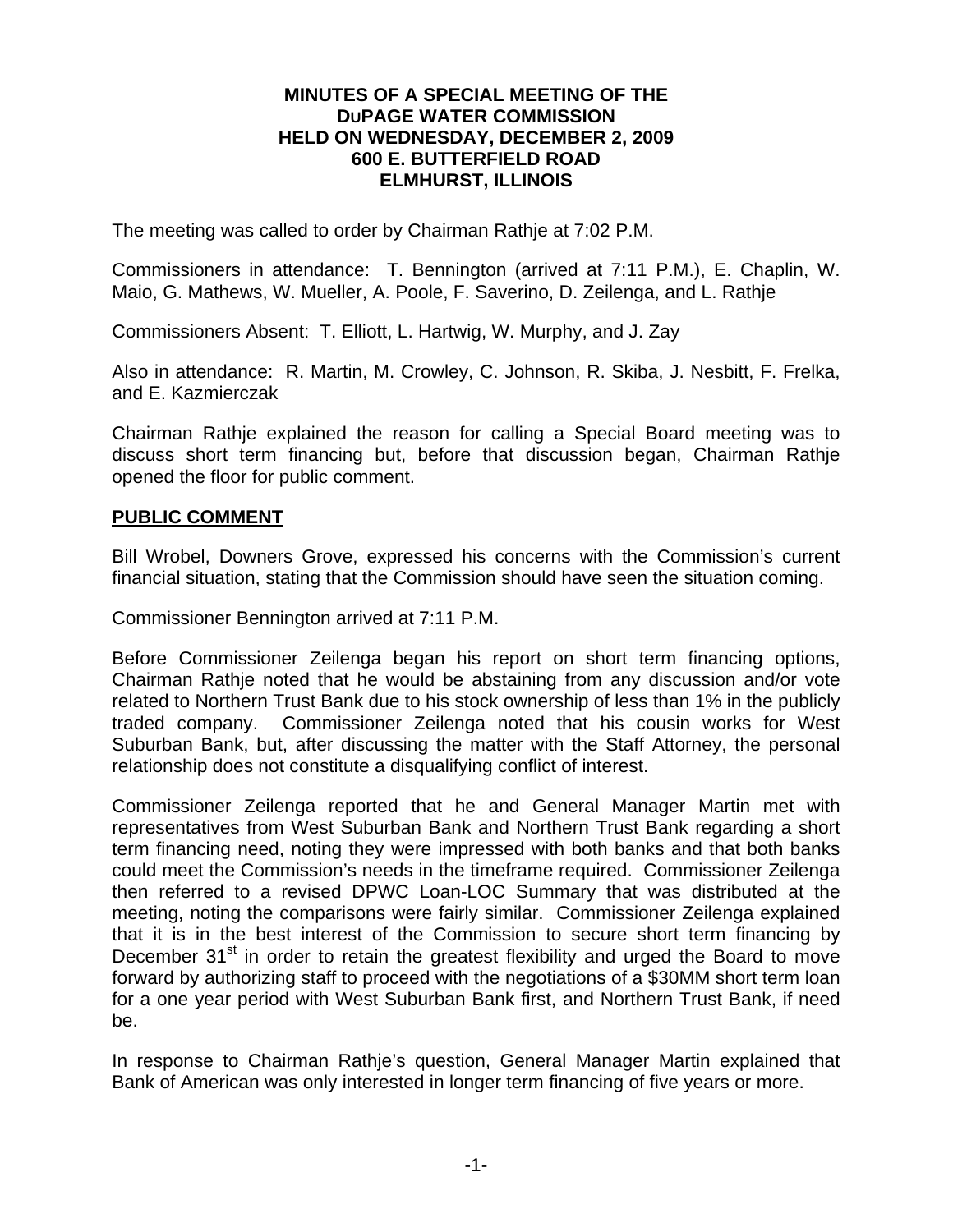Commissioner Chaplin expressed her concerns with borrowing any funds at the present time, considering the Board has not been informed of the actual dollar amount of the Commission's outstanding obligations. Commissioner Zeilenga stated that based upon his review of the data, the Commission's financial situation could be summarized as follows:

- \$40MM in construction payments will be needed between December 1, 2009, and May 1, 2010
- \$13MM will be needed for the final, March 1, 2011, payment on the General Obligation Bonds, which amount needs to be reserved and set aside by January/February 2010 in order to abate the next property tax levy
- \$10MM \$20MM in unrestricted reserves has been depleted

Commissioner Maio confirmed with Commissioner Zeilenga that West Suburban Bank was offering a fixed rate loan, Northern Trust was offering a variable rate loan, and Commissioner Zeilenga's sense of the matter was that West Suburban Bank, being a smaller bank, would be able to formally approve and extend the financing more quickly than Northern Trust Bank with its more structured approval process.

Commissioner Maio asked if there was any advantage to splitting the total amount of the short term loan between West Suburban Bank and Northern Trust Bank. Commissioner Zeilenga suggested proceeding with West Suburban Bank first and using Northern Trust Bank if more short term financing is needed. Commissioner Zeilenga noted that both banks were ready to proceed with the \$30MM short term loan so the Board could very well split the total amount of the loan between the two banks, or, if West Suburban Bank handles the initial \$30MM short term loan, then the Commission could use Northern Trust Bank for a second short term loan in 2010 in the event the Commission determines to defer bonding until 2011.

Commissioner Chaplin again expressed her concerns with borrowing money and asked if the Commission currently has on hand the \$13MM needed to abate the 2010 property tax levy. Commissioner Zeilenga stated that at the present time, the Commission does not have the funds on hand to abate the 2010 property tax levy, noting the critical nature of securing the short term loan by December 31<sup>st</sup>.

Commissioner Mathews requested that staff provide at the next meeting a breakdown of the Commission's significant contractual obligations. Commissioner Bennington agreed with Commission Mathews, but requested the information be provided in advance of the regular December meeting and that the information include:

- Vendor names
- Contract project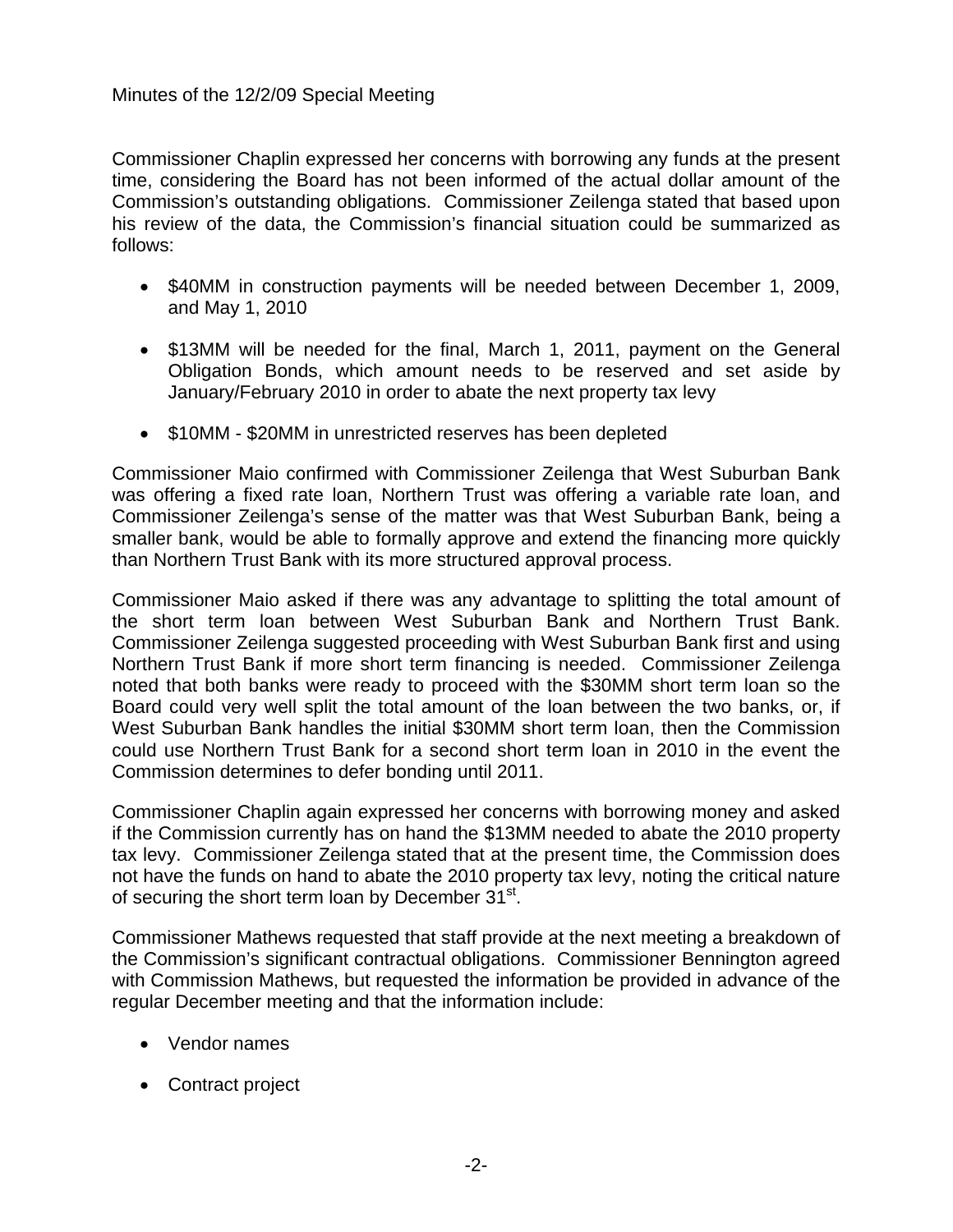- Amount paid to date
- Remaining work to be completed
- Monies owed and payment schedule
- If construction work can be slowed

After Commissioner Bennington noted that he would not be participating in the discussion regarding selection of a lender in order to avoid a possible or perceived conflict of interest because his firm has Northern Trust as a client, Commissioner Bennington stated the Commission's only priorities should be: (1) payment for water from the City of Chicago and (2) payroll.

Commissioner Bennington inquired whether West Suburban Bank had received the Commission's financial statement. Commission Zeilenga responded that he had spoken to West Suburban Bank and they were fully advised as to the Commission's financial situation. Commissioner Bennington also inquired whether the short term financing would be collateralized and whether the short term financing would violate any existing Commission contract or the Revenue Bond ordinance. Staff Attorney Crowley responded that the short term financing would be unsecured and would not violate any existing Commission contract or the Revenue Bond ordinance.

In response to Commissioner Bennington's further inquiry, Commissioner Zeilenga noted that based upon his review of the last couple of weeks, it was Commissioner Zeilenga's opinion that there are certain cash flow problems that need to be addressed immediately and, specifically, the fact that more money is going out than revenue coming in. Commissioner Zeilenga further noted that \$30MM would be needed and, possibly, more.

After Commissioner Maio reminded staff that he had previously requested a report showing an evaluation of current projects, including an analysis of the Commission's right to reduce the scope of and/or terminate or suspend existing contracts and a breakdown of what the engineering repercussions would be if the projects were altered, eliminated, or suspended, General Manager Martin responded that he had previously advised the Board that the requested information would be provided in January. Commissioner Maio then requested that the information be provided as soon as possible and before the regular December meeting.

Commissioner Maio then inquired whether maintaining a personal IRA with Northern Trust Bank would constitute a disqualifying conflict of interest, and Staff Attorney Crowley replied that simply maintaining bank accounts with a proposed lender, without a financial interest in the loan or the bank, would not constitute a disqualifying conflict of interest. Commissioner Mueller nevertheless noted that he would not be participating in any discussion or vote on the short term financing to avoid a possible or perceived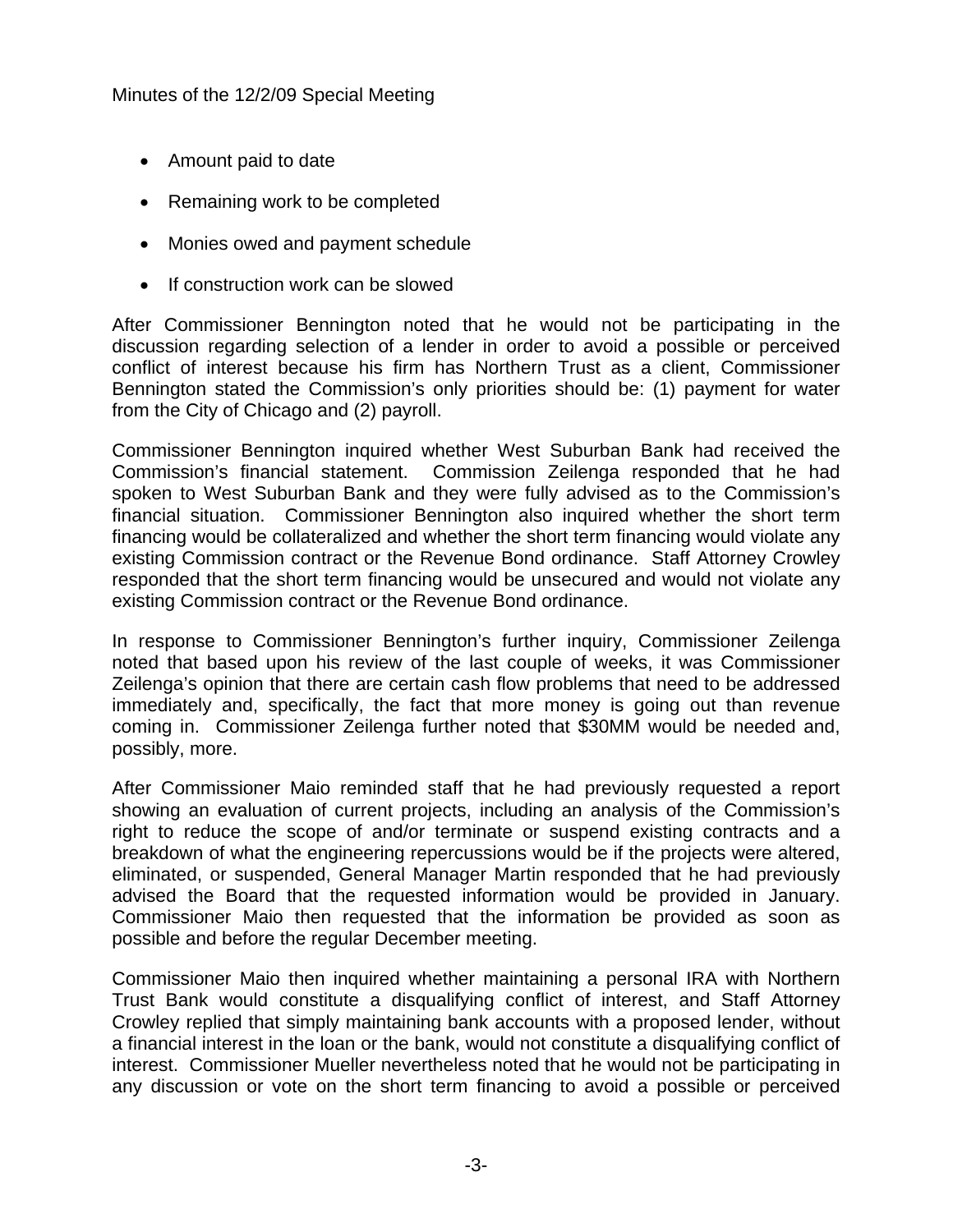conflict of interest because he maintains certain bank accounts with West Suburban Bank.

Due to the number of absent Commissioners, Commissioner Bennington suggesting deferring the matter to the regular December meeting. Commissioner Mathews responded that the Board would only be authorizing bank negotiations at this meeting, with the actual financing to be approved by the Board at a later date.

Commissioner Zeilenga moved to authorize General Manager Martin, Staff Attorney Crowley, and himself to negotiate a not-to-exceed \$30MM one year debt certificate with West Suburban Bank and/or Northern Trust Bank for recommendation to the Board. Seconded by Commissioner Maio.

After Commissioner Bennington left the meeting to avoid a possible or perceived conflict of interest because his firm has Northern Trust as a client, Commissioner Zeilenga as the movant, and Commissioner Maio, as the seconder, agreed to withdraw the pending motion (and second). After which, Commissioner Zeilenga moved to authorize General Manager Martin, Staff Attorney Crowley, and himself to negotiate a not-to-exceed \$30MM one year debt certificate with various banks for recommendation to the Board. Seconded by Commissioner Saverino and approved by a Roll Call Vote:

Ayes: W. Maio, G. Mathews, A. Poole, F. Saverino, and D. Zeilenga

Nays: E. Chaplin

Absent: T. Bennington, T. Elliott, L. Hartwig, W. Murphy, and J. Zay

Abstain: W. Mueller and L. Rathje

Commissioner Mathews moved to authorize the General Manager to spend up to \$20,000.00 to retain the services of Speer Financial, Inc. to assist in the negotiations with various banks on the proposed short-term financing. Seconded by Commissioner Mueller.

Commissioner Zeilenga stated that he would only support retaining a financial advisor if the not-to-exceed cap was in the three to four thousand dollar range. Commissioner Chaplin asked how Speer Financial, Inc. was selected, and Staff Attorney Crowley replied that Speer Financial, Inc. was recommended by the Bond Counsel on several of the Commission's bond issues as well as by the Commission's former (and now retired) independent financial advisor on several of the Commission's bond issues.

Commissioner Mathews as the movant, and Commissioner Mueller, as the seconder, agreed to withdraw the pending motion (and second).

Commissioner Maio questioned the need for a financial advisor at the present time and asked whether the Commission would be better served by waiting to hire a financial advisor until a bond issue was being considered. Commissioner Zeilenga stated that he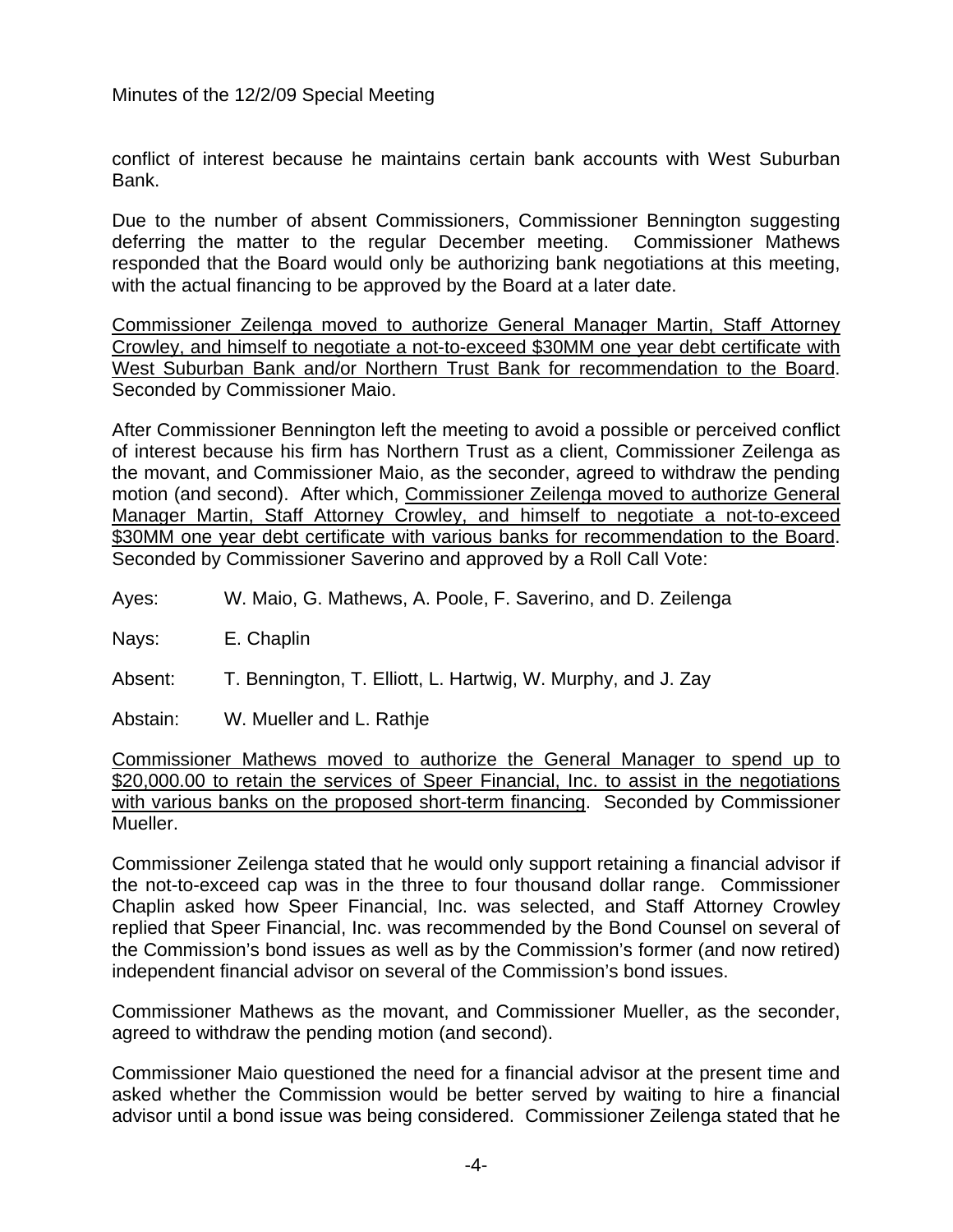was not sure if the services of a financial advisor would be needed for the short term loan, but would definitely be needed for a bond issue. Staff Attorney Crowley advised that hiring a financial advisor would protect the Commission by having an independent party with experience in the industry advise the Board as to the fairness of the transaction, in addition to assisting the Board in structuring the loan between taxable, tax-exempt, and bank qualified tax exempt debt.

Commissioner Mathews moved to authorize the General Manager to retain the services of Speer Financial, Inc. to act as a financial advisor on an as needed basis and at a cost not-to-exceed \$5,000.00 without further Board approval. Seconded by Commissioner Saverino.

Commissioner Bennington requested that Commissioner Mathews amend his motion to include a requirement that the financial advisor be directed by, and report to, Commissioner Zeilenga. Commissioner Mathews questioned the need for such an amendment, at which point Commissioner Bennington moved to amend Commissioner Mathews' motion to add the following clause to the end of the motion: ", the financial advisor to be directed by and report to Commissioner Zeilenga." Seconded by Commissioner Maio.

Commissioner Mathews asked for the rational of appointing one person to oversee the decisions of the financial advisor. Commissioner Bennington explained that the situation is moving at a very fast pace, there needs to be one captain of the ship, and Commissioner Zeilenga is the most familiar with the Commission's current financial situation, has been working almost daily on the matter with staff, and would make sure everything is coordinated and communicated appropriately.

After Commissioner Mathews confirmed with Commissioner Zeilenga that he would be willing to act in the capacity suggested by Commissioner Bennington, and Chairman Rathje stated his view that even though Commissioner Zeilenga has been extremely helpful to staff, the chain of command should remain with the General Manager, the motion to amend Commissioner Mathews' motion was approved by a Roll Call Vote:

Ayes: T. Bennington, E. Chaplin, W. Maio, G. Mathews, A. Poole, and D. Zeilenga

Nays: W. Mueller, F. Saverino, and L. Rathje

Absent: T. Elliott, L. Hartwig, W. Murphy, and J. Zay

At which point, the amended motion to authorize the General Manager to retain the services of Speer Financial, Inc. to act as a financial advisor on an as needed basis and at a cost not-to-exceed \$5,000.00 without further Board approval, the financial advisor to be directed by and report to Commissioner Zeilenga was unanimously approved by a Roll Call Vote: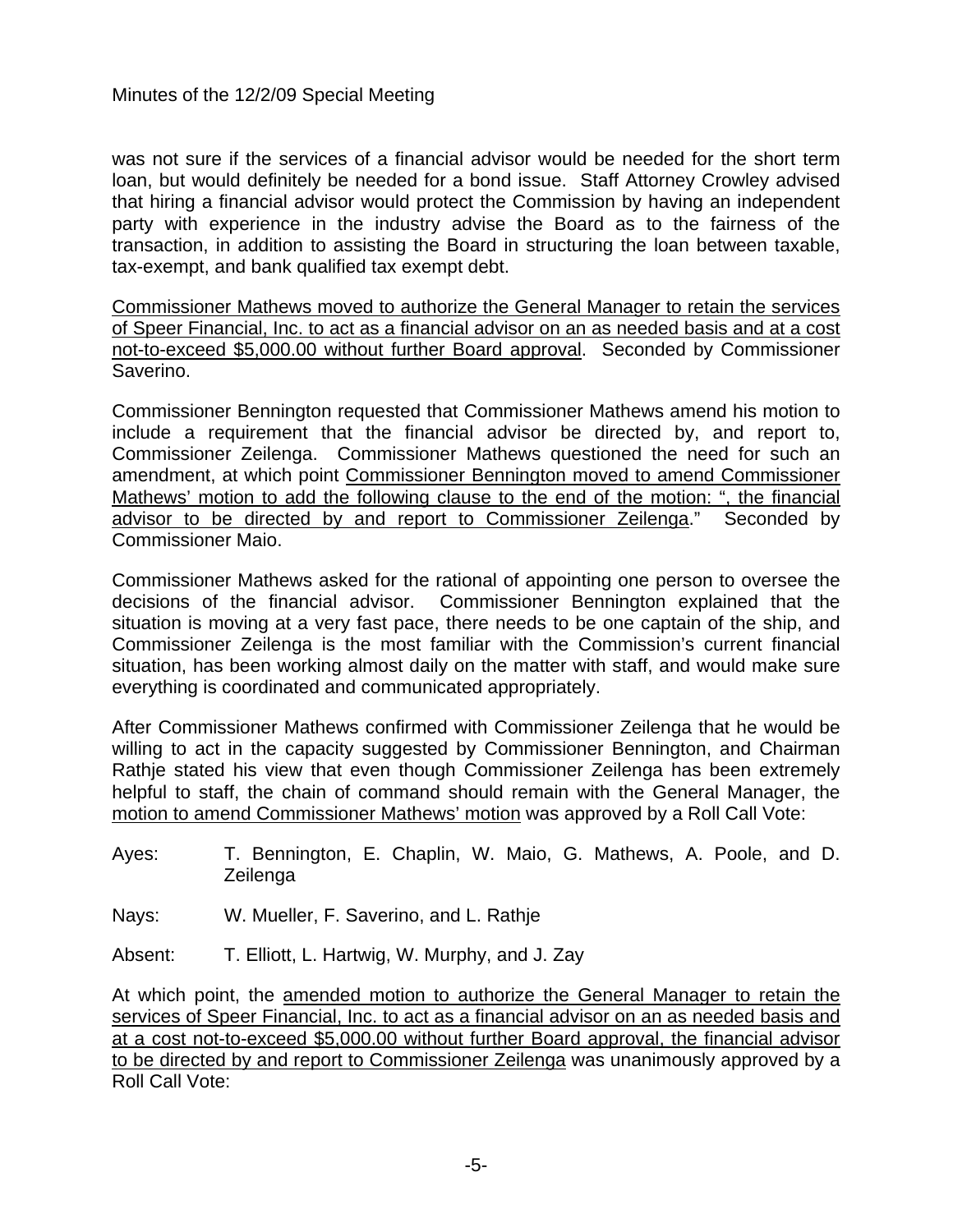Ayes: T. Bennington, E. Chaplin, W. Maio, G. Mathews, W. Mueller, A. Poole, F. Saverino, D. Zeilenga, and L. Rathje

Nays: None

Absent: T. Elliott, L. Hartwig, W. Murphy, and J. Zay

Commissioner Mathews moved to retain the services of Chapman and Cutler LLP as Bond Counsel for the proposed short-term financing at a cost not-to-exceed \$19,500.00. Seconded by Commissioner Saverino.

Commissioner Bennington asked if Jenner & Block could act as bond counsel for the short-term loan. Staff Attorney Crowley noted that Jenner & Block's engagement letter specifically excluded bond counsel services, that she was not aware that Jenner & Block had a public finance practice, and that there was no question that Chapman and Cutler is a "nationally recognized bond counsel" and the opinion of a nationally recognized bond counsel is generally required for any tax exempt debt issuance.

Commissioner Chaplin asked if Chapman and Cutler submitted a breakdown of their services and how they arrived at a total cost of \$19,500.00. Staff Attorney Crowley stated that an engagement letter will be provided detailing the scope of services but that the fixed fee of \$19,500.00 includes structuring assistance for the short-term loan and advice on use of proceeds in order to meet tax exemption requirements, in addition to document preparation and generalized consulting on issues related to the Commission's outstanding general obligation and revenue bonds.

Commissioner Mathews as the movant, and Commissioner Saverino, as the seconder, agreed to withdraw the pending motion (and second). As a result of which, Commissioner Mathews moved to retain the services of Chapman and Cutler LLP as Bond Counsel in connection with the proposed short-term financing, on a \$19,500.00 fixed fee basis as outlined by Counsel. Seconded by Commissioner Saverino and approved by a Roll Call Vote:

Ayes: T. Bennington, W. Maio, G. Mathews, W. Mueller, A. Poole, F. Saverino, D. Zeilenga, and L. Rathje

Nays: E. Chaplin

Absent: T. Elliott, L. Hartwig, W. Murphy, and J. Zay

General Manager Martin suggested deferring both Ordinance No. O-14-09 and the hiring of Financial Administrator to the regular December Board meeting.

Commissioner Bennington requested that a discussion of the water rate and its components be placed on the December Agenda. General Manager Martin advised that due to the time and data collection involved in connection with the forensic audit, staff may not be able to immediately address Commissioner Bennington's request,